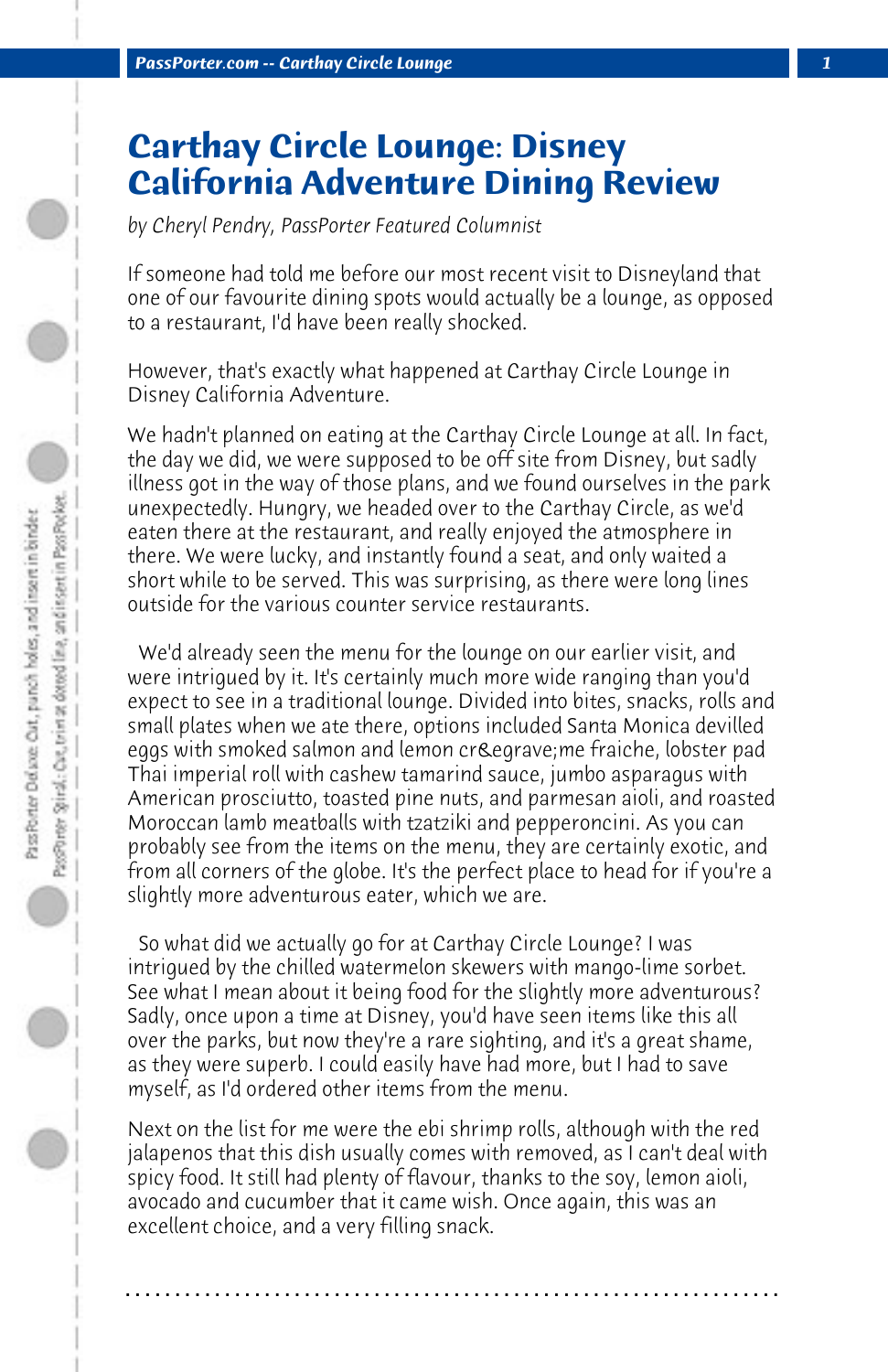My husband tried the warm barbecue pork rolls with crispy onions, pea shoots, daikon, and sesame paper, and he seemed very pleased with his choice as well.

 For both of us though, we felt the icing on the cake (almost literally!) were the desserts here. As with the other dishes, they're small sample plates, which does leave you wanting a bit more, but then again, better to want more than to come away feeling stuffed ... I had the trio of cake pops, made up of double dark chocolate chunk, which was exceptionally rich, the raspberry-white chocolate cheesecake, which I was surprised to find I enjoyed (European cheesecake is very different to American cheesecake, and the American one isn't usually to my taste), and the best of the bunch, the pineapple-macadamia nut upside down cake, which was wonderful.

 I think my husband did even better than me though. He got the mini mousse cones, the first one made up of chocolate fudge, salted caramel and chocolate ganache, the second one was tiramisu with Frangelico Chantilly and hazelnut brittle, while the final one was a coconut-lemon custard snow ball. I always know when he's made a good dining choice, as I hear approving noises from him, and I don't get to sample any of it, which is always a giveaway that it's good.

 Of course, this being a lounge, there's also a full selection of adult beverages available, including some wonderful, and very unusual cocktails. We ended up trying a couple of different ones, just for research purposes you understand, and they were very pleasant. They also have some unusual non-alcoholic items, including the rose petal soda, locally sourced sparkling water flavoured with delicate rose essence, and garnished with an edible sugar-glazed organic rose petal.

 The atmosphere here is very similar to the upstairs restaurant, taking you back to the refined splendour of 1930s Los Angeles. You really do feel like a movie star in here, just able to relax, and unwind, and enjoy good food. Perhaps the best thing about eating here is that, because you're not actually seated at a table, once you've finished eating, you don't feel as if you need to move on. You can just sit and watch the world go by, and that's exactly what we did. Do bear in mind if you eat here, you may also be lucky enough to encounter some of Disney's wonderful streetmosphere characters. We did while we were enjoying our food, and the one we met was an absolute riot.

 All in all, we had a superb meal in a very unexpected location. I'd never usually think of coming to a lounge to eat, this the Carthay Circle Lounge is definitely on my list of places to return to the next time we get

**. . . . . . . . . . . . . . . . . . . . . . . . . . . . . . . . . . . . . . . . . . . . . . . . . . . . . . . . . . . . . . . . . .**